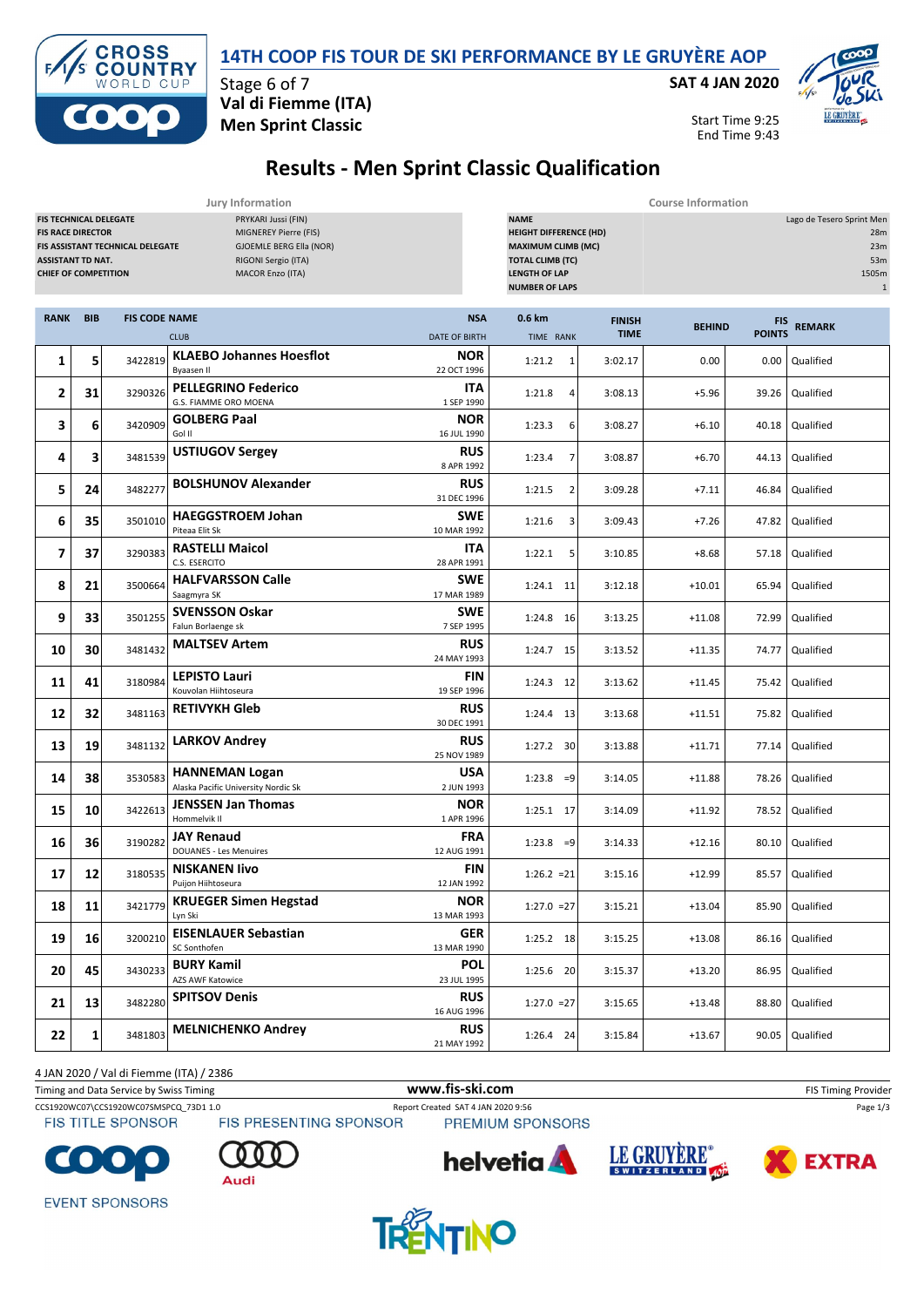

Stage 6 of 7

**Val di Fiemme (ITA) Men Sprint Classic**

OSS

**OUNTRY** CUP  $\Box$ 

 $\overline{\mathbf{C}}$ 

Start Time 9:25

**SAT 4 JAN 2020**



End Time 9:43

## **Results - Men Sprint Classic Qualification**

| <b>RANK</b> | <b>BIB</b> | <b>FIS CODE NAME</b> |                                                                       | <b>NSA</b>                | 0.6 km        | <b>FINISH</b> | <b>BEHIND</b> | <b>FIS</b>    | <b>REMARK</b>        |
|-------------|------------|----------------------|-----------------------------------------------------------------------|---------------------------|---------------|---------------|---------------|---------------|----------------------|
|             |            |                      | <b>CLUB</b>                                                           | <b>DATE OF BIRTH</b>      | TIME RANK     | <b>TIME</b>   |               | <b>POINTS</b> |                      |
| 23          | 34         | 3560101              | <b>SIMENC Miha</b><br><b>TSK Logatec</b>                              | <b>SLO</b><br>21 DEC 1995 | 1:26.8 25     | 3:15.93       | $+13.76$      | 90.64         | Qualified            |
| 24          | 26         | 3180557              | <b>HYVARINEN Perttu</b><br>Puijon Hiihtoseura                         | FIN<br>5 JUN 1991         | $1:27.0 = 27$ | 3:16.05       | $+13.88$      | 91.43         | Qualified            |
| 25          | 40         | 3500991              | <b>WESTBERG Karl-Johan</b><br>Boraas Sk                               | <b>SWE</b><br>9 DEC 1992  | 1:24.6 14     | 3:16.36       | $+14.19$      | 93.47         | Qualified            |
| 26          | 17         | 3420605              | <b>ROETHE Sjur</b><br>Voss II                                         | <b>NOR</b><br>2 JUL 1988  | $1:28.0 = 33$ | 3:16.66       | $+14.49$      | 95.45         | Qualified            |
| 27          | 44         | 3510366              | <b>SCHNIDER Ueli</b><br>Gardes-Frontiere                              | SUI<br>29 MAR 1990        | $1:28.3 = 35$ | 3:17.64       | $+15.47$      | 101.90        | Qualified            |
| 28          | 47         | 3670049              | <b>VOLOTKA Denis</b>                                                  | <b>KAZ</b><br>10 OCT 1985 | 1:25.5 19     | 3:17.73       | $+15.56$      | 102.50        | Qualified            |
| 29          | 23         | 3510023              | <b>COLOGNA Dario</b><br>Val Muestair                                  | SUI<br>11 MAR 1986        | 1:27.5 31     | 3:18.12       | $+15.95$      | 105.07        | Qualified            |
| 30          | 39         | 3290446              | <b>ZELGER Stefan</b><br>C.S. ESERCITO                                 | ITA<br>9 SEP 1995         | $1:26.3$ 23   | 3:18.15       | $+15.98$      | 105.26        | Qualified            |
| 31          | 20         | 3190268              | <b>BACKSCHEIDER Adrien</b><br>Douane - Gerardmer Ski Nordique         | FRA<br>7 AUG 1992         | $1:28.0 = 33$ | 3:18.15       | $+15.98$      | 105.26        | Not qualified        |
| 32          | 8          | 3190111              | <b>MANIFICAT Maurice</b><br>Douanes - SC Agy St Sigismond             | <b>FRA</b><br>4 APR 1986  | 1:28.4 37     | 3:18.50       | $+16.33$      | 107.57        | Not qualified        |
| 33          | 4          | 3501223              | <b>BURMAN Jens</b><br>Aasarna IK                                      | <b>SWE</b><br>16 AUG 1994 | 1:26.9 26     | 3:18.72       | $+16.55$      | 109.02        | Not qualified        |
| 34          | 43         | 3290524              | <b>ABRAM Mikael</b><br>C.S. ESERCITO                                  | <b>ITA</b><br>9 JUN 1996  | $1:26.2 = 21$ | 3:18.75       | $+16.58$      | 109.22        | Not qualified        |
| 35          | 22         | 3290407              | <b>SALVADORI Giandomenico</b><br><b>GRUPPO SCIATORI FIAMME GIALLE</b> | <b>ITA</b><br>8 OCT 1992  | 1:27.6 32     | 3:19.07       | $+16.90$      | 111.32        | Not qualified        |
| 36          | 15         | 3420586              | <b>HOLUND Hans Christer</b><br>Lyn Ski                                | <b>NOR</b><br>25 FEB 1989 | 1:30.4 50     | 3:20.08       | $+17.91$      | 117.98        | Not qualified        |
| 37          | 42         | 3510479              | <b>RUEESCH Jason</b><br>Davos                                         | SUI<br>16 MAY 1994        | 1:23.6<br>8   | 3:20.09       | $+17.92$      | 118.04        | Not qualified        |
| 38          | 58         | 3501297              | <b>SANDSTROEM Bjoern</b><br>Piteaa Elit SK                            | <b>SWE</b><br>17 FEB 1995 | $1:28.3 = 35$ | 3:20.16       | $+17.99$      | 118.50        | Not qualified        |
| 39          | 60         | 3270010              | <b>MALONEY WESTGAARD Thomas</b>                                       | IRL<br>10 OCT 1995        | $1:29.8 = 44$ | 3:20.64       | $+18.47$      | 121.67        | Not qualified        |
| 40          | 29         | 3430249              | <b>BURY Dominik</b><br><b>AZS AWF Katowice</b>                        | <b>POL</b><br>29 NOV 1996 | 1:29.4 43     | 3:20.88       | $+18.71$      | 123.25        | Not qualified        |
| 41          | 50         | 3180301              | <b>LEHTONEN Lari</b><br>Imatran Urheilijat                            | FIN<br>21 JUN 1987        | 1:31.1 54     | 3:21.94       | $+19.77$      | 130.23        | Not qualified        |
| 42          | 49         | 3150519              | <b>FELLNER Adam</b><br>Fenix Ski team jesenik                         | <b>CZE</b><br>10 AUG 1993 | $1:29.8 = 44$ | 3:22.00       | $+19.83$      | 130.63        | Not qualified        |
| 43          | 9          | 1345875              | <b>GAILLARD Jean Marc</b><br>S.C DES DOUANES HTE SAVOIE               | <b>FRA</b><br>7 OCT 1980  | 1:31.2 55     | 3:22.01       | $+19.84$      |               | 130.69 Not qualified |
| 44          | 14         | 3200205              | <b>BOEGL Lucas</b><br>SC Gaissach                                     | <b>GER</b><br>14 JUN 1990 | $1:29.0 = 40$ | 3:22.25       | $+20.08$      | 132.27        | Not qualified        |
| 45          | 55         | 3660065              | <b>SEMENOV Michail</b>                                                | <b>BLR</b><br>5 FEB 1986  | 1:28.6 38     | 3:22.29       | $+20.12$      | 132.54        | Not qualified        |
| 46          | 27         | 3482105              | YAKIMUSHKIN Ivan                                                      | <b>RUS</b><br>17 JUN 1996 | 1:28.9 39     | 3:22.63       | $+20.46$      | 134.78        | Not qualified        |
| 47          | 7          | 3510342              | <b>BAUMANN Jonas</b><br>Tambo Spluegen                                | SUI<br>27 MAR 1990        | $1:29.0 = 40$ | 3:22.93       | $+20.76$      | 136.75        | Not qualified        |

4 JAN 2020 / Val di Fiemme (ITA) / 2386

Timing and Data Service by Swiss Timing **WWW.fis-Ski.com WWW.fis-Ski.com** FIS Timing Provider CCS1920WC07\CCS1920WC07SMSPCQ\_73D1 1.0 Report Created SAT 4 JAN 2020 9:56 Page 2/3<br>
FIS TITLE SPONSOR FIS PRESENTING SPONSOR PREMIUM SPONSORS **FIS TITLE SPONSOR PREMIUM SPONSORS** LE GRUYÈRE® **helvetia EXTRA** Audi